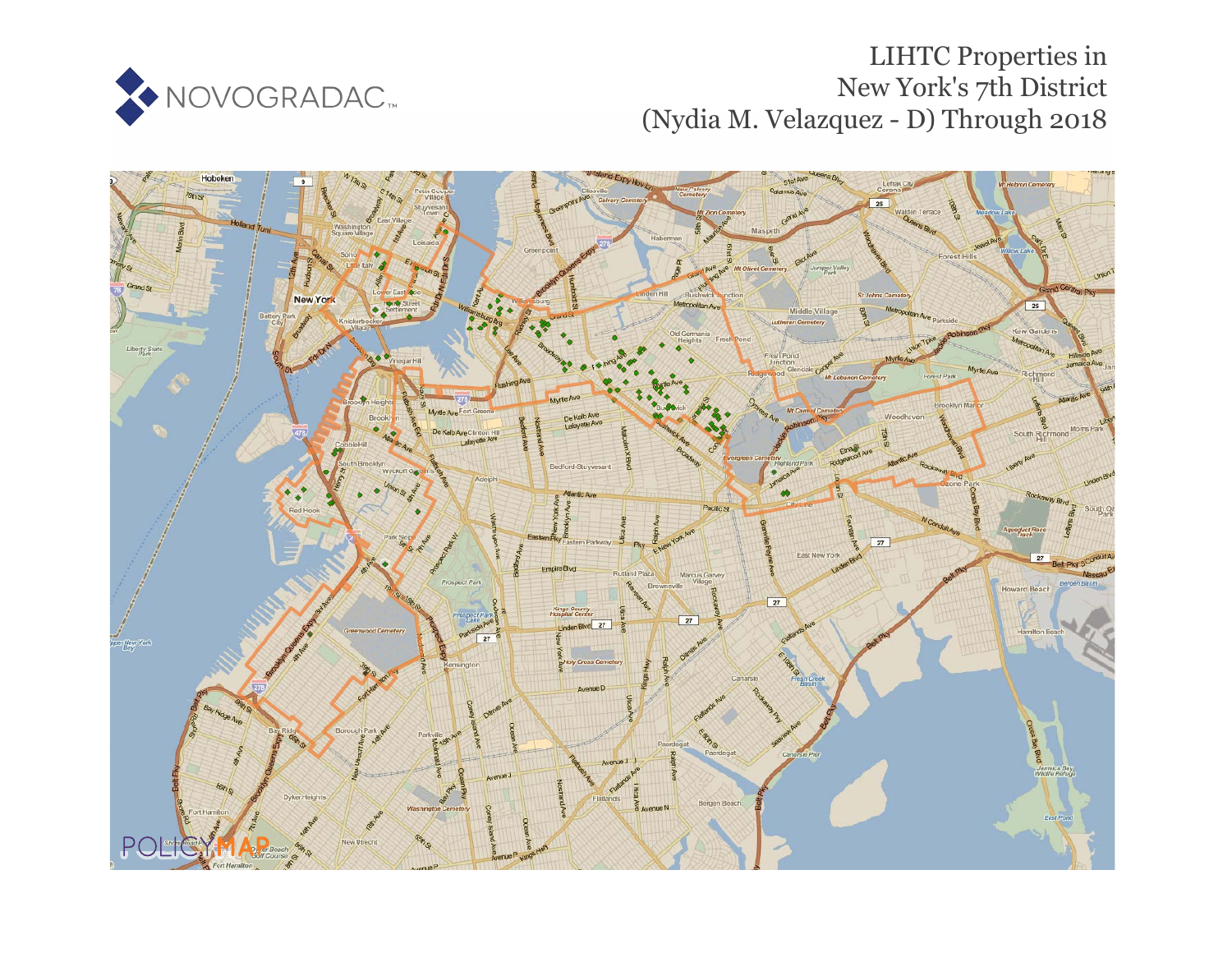| <b>Project Name</b>                        | <b>Address</b>            | City            | <b>State</b>     | <b>Zip Code</b> | <b>Nonprofit</b><br><b>Sponsor</b> | <b>Allocation</b><br>Year | <b>Annual</b><br><b>Allocated</b><br><b>Amount</b> | <b>Year PIS</b> | <b>Construction Type</b>     | <b>Total</b><br><b>Units</b> | Low<br><b>Income</b><br><b>Units</b> | <b>Rent or</b><br><b>Income</b><br><b>Ceiling</b> | <b>Credit %</b>                        | <b>Tax-Exempt</b><br><b>Bond</b> | HUD Multi-Family<br>Financing/<br><b>Rental Assistance</b> |
|--------------------------------------------|---------------------------|-----------------|------------------|-----------------|------------------------------------|---------------------------|----------------------------------------------------|-----------------|------------------------------|------------------------------|--------------------------------------|---------------------------------------------------|----------------------------------------|----------------------------------|------------------------------------------------------------|
| <b>RAC GARDENS</b>                         | 71 VISITATION<br>PL       | <b>BROOKLYN</b> | NY               | 11231           | Yes                                | 2002                      | \$423,359                                          | 2004            | Acquisition and Rehab 60     |                              | 60                                   | 50% AMGI                                          | $70\,\%$ present $\,$ No value         |                                  |                                                            |
| RHEINGOLD GARDENS                          | 555 BUSHWICK<br>AVE       | <b>BROOKLYN</b> | NY               | 11206           | Yes                                | 2003                      | \$1,778,604                                        | 2005            | New Construction             | 93                           | 93                                   | <b>50% AMGI</b>                                   | $70\,\%$ present $\,$ No $\,$<br>value |                                  |                                                            |
| ST LEONARD'S FAMILY<br><b>HOUSING</b>      | 52 WILSON AVE BROOKLYN    |                 | $_{\mathrm{NY}}$ | 11237           | Yes                                | 2004                      | \$1,600,175                                        | 2006            | New Construction             | 85                           | 84                                   | 60% AMGI                                          | $70\,\%$ present $$$ No value          |                                  |                                                            |
| <b>MELROSE APTS</b>                        | <b>63 CENTRAL</b><br>AVE  | <b>BROOKLYN</b> | NY               | 11206           | No                                 | 2006                      | \$756,200                                          | 2007            | New Construction             | 38                           | 38                                   | 60% AMGI                                          | 70 % present $\hbox{~No}$<br>value     |                                  |                                                            |
| 160 S SECOND ST                            | 160 S SECOND<br><b>ST</b> | <b>BROOKLYN</b> | $_{\mathrm{NY}}$ | 11211           | Yes                                | 2006                      | \$260,000                                          | 2007            | Acquisition and Rehab 25     |                              | 25                                   | 50% AMGI                                          | 70 % present $\,$ No $\,$<br>value     |                                  |                                                            |
| HIMROD STREET APTS 165 HIMROD ST BROOKLYN  |                           |                 | NY               | 11221           | Yes                                | 2007                      | \$660,730                                          | 2008            | New Construction             | 34                           | 34                                   | 60% AMGI                                          | 70 % present $\hbox{~No}$<br>value     |                                  |                                                            |
| EL CARIBE PHASE II                         | 161 ALLEN ST              | <b>NEW YORK</b> | $_{\mathrm{NY}}$ | 10002           | Yes                                | 1998                      | \$172,334                                          | 2000            | Acquisition and Rehab 13     |                              | $13\,$                               |                                                   | $70\,\%$ present $${\rm No}$$ value    |                                  |                                                            |
| ELDERT/DECATUR<br><b>CLUSTER</b>           | 1151 GREENE<br>AVE        | <b>BROOKLYN</b> | $_{\mathrm{NY}}$ | 11221           | No                                 | 1999                      | \$42,185                                           | 2000            | Acquisition and Rehab 6      |                              | $\overline{5}$                       |                                                   | $70\%$ present $\hbox{No}$<br>value    |                                  |                                                            |
| ELDERT/DECATUR<br><b>CLUSTER</b>           | 12 MENAHAN ST BROOKLYN    |                 | $_{\mathrm{NY}}$ | 11221           | $\mathbf{N}\mathbf{o}$             | 1999                      | \$42,022                                           | 2000            | <b>Acquisition and Rehab</b> | $\bf 6$                      | $5\phantom{.0}$                      |                                                   | 70 % present $\hbox{~No}$<br>value     |                                  |                                                            |
| ELDERT/DECATUR CLUS 146 GROVE ST           |                           | <b>BROOKLYN</b> | NY               | 11221           | No                                 | 1998                      | \$42,198                                           | 2000            | Acquisition and Rehab 6      |                              | $5\phantom{.0}$                      |                                                   | $70$ % present $\,$ No $\,$<br>value   |                                  |                                                            |
| ELDERT/DECATUR CLUS 15 MENAHAN ST BROOKLYN |                           |                 | $_{\mathrm{NY}}$ | 11221           | $\mathbf{N}\mathbf{o}$             | 1999                      | \$2,531                                            | 2000            | Acquisition and Rehab 8      |                              | 8                                    |                                                   | 70 % present $\,$ No $\,$<br>value     |                                  |                                                            |
| ELDERT/DECATUR<br><b>CLUSTER</b>           | 205 WILSON<br>AVE         | <b>BROOKLYN</b> | $_{\mathrm{NY}}$ | 11237           | No                                 | 1999                      | \$51,453                                           | 2000            | Acquisition and Rehab 6      |                              | $6\phantom{.0}$                      |                                                   | $70$ % present $\,$ No $\,$<br>value   |                                  |                                                            |
| ELDERT/DECATUR CLUS 362 CENTRAL            |                           | <b>BROOKLYN</b> | NY               | 11221           | $\mathbf{N}\mathbf{o}$             | 1998                      | \$39,260                                           | 2000            | Acquisition and Rehab 5      |                              | $\overline{4}$                       |                                                   | $70\,\%$ present $${\rm No}$$ value    |                                  |                                                            |

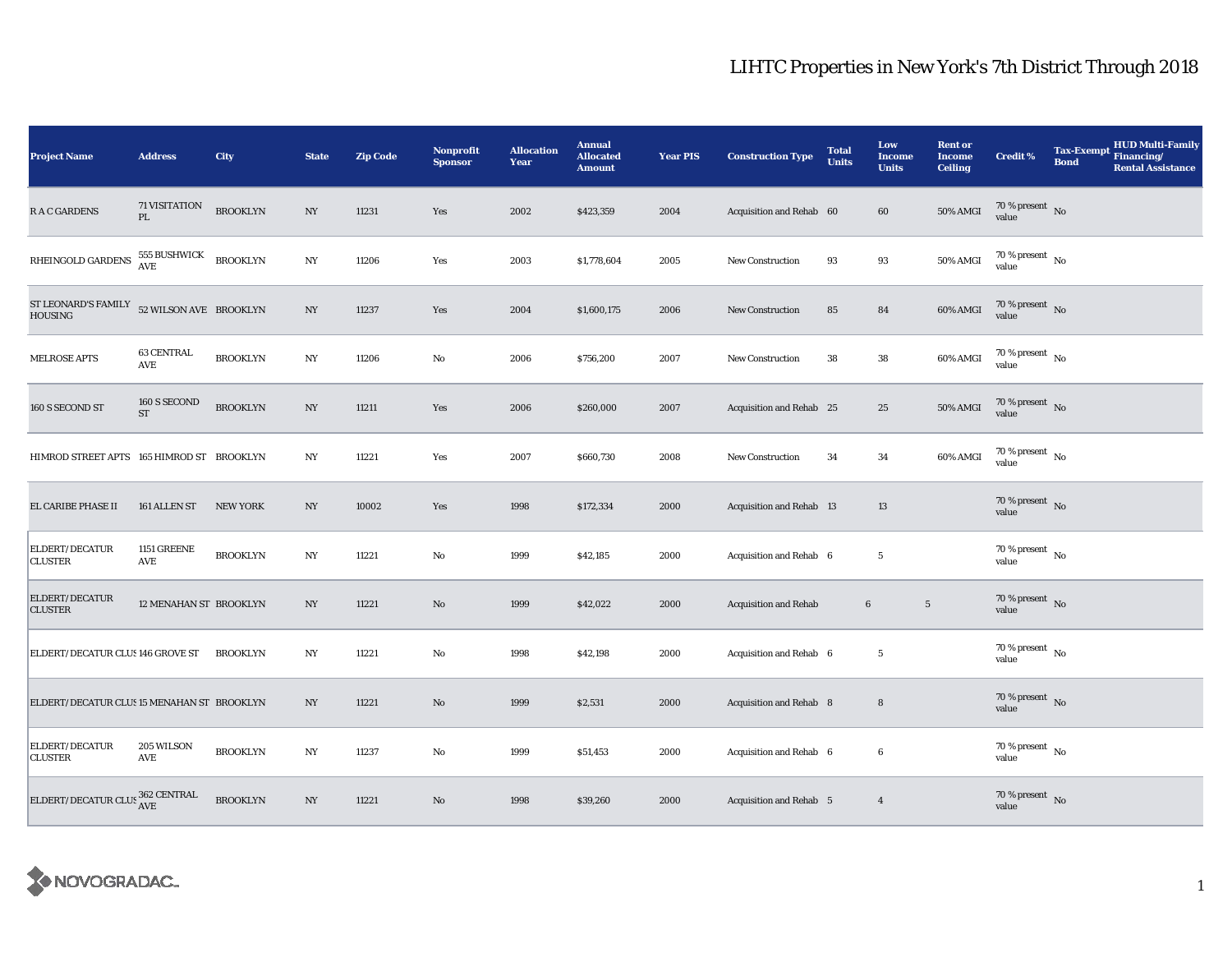| Project Name                                                                             | <b>Address</b>                                | City            | <b>State</b>     | <b>Zip Code</b> | <b>Nonprofit</b><br><b>Sponsor</b> | <b>Allocation</b><br>Year | <b>Annual</b><br><b>Allocated</b><br><b>Amount</b> | <b>Year PIS</b> | <b>Construction Type</b>        | <b>Total</b><br><b>Units</b> | Low<br><b>Income</b><br><b>Units</b> | <b>Rent or</b><br><b>Income</b><br><b>Ceiling</b> | <b>Credit %</b>                          | <b>Tax-Exempt</b><br><b>Bond</b> | <b>HUD Multi-Family</b><br>Financing/<br><b>Rental Assistance</b> |
|------------------------------------------------------------------------------------------|-----------------------------------------------|-----------------|------------------|-----------------|------------------------------------|---------------------------|----------------------------------------------------|-----------------|---------------------------------|------------------------------|--------------------------------------|---------------------------------------------------|------------------------------------------|----------------------------------|-------------------------------------------------------------------|
| ELDERT/DECATUR CLUS AVE BROOKLYN                                                         |                                               |                 | NY               | 11221           | $\rm No$                           | 1998                      | \$67,739                                           | 2000            | Acquisition and Rehab 7         |                              | $\tau$                               |                                                   | 70 % present $\hbox{~No}$<br>value       |                                  |                                                                   |
| RHEINGOLD HEIGHTS A 87 MELROSE ST BROOKLYN                                               |                                               |                 | $_{\mathrm{NY}}$ | 11206           | Yes                                | 2008                      | \$1,000,000                                        | 2010            | <b>New Construction</b>         | 58                           | 58                                   | <b>50% AMGI</b>                                   | $70\,\%$ present $\,$ No $\,$<br>value   |                                  |                                                                   |
| RHEINGOLD HEIGHTS A 61 MELROSE ST BROOKLYN                                               |                                               |                 | NY               | 11206           | Yes                                | 2009                      | \$1,187,751                                        | 2011            | <b>New Construction</b>         | 59                           | 58                                   | 60% AMGI                                          | $70\,\%$ present $\,$ No value           |                                  |                                                                   |
| KNICKERBOCKER COMM KNICKERBOCKE BROOKLYN                                                 | 803<br>R AVE                                  |                 | NY               | 11207           | Yes                                | 2013                      | \$470,806                                          | 2014            | New Construction                | $\bf{0}$                     | $\boldsymbol{0}$                     | 60% AMGI                                          | $70\,\%$ present $\,$ No value           |                                  |                                                                   |
| MENNONITE UNITED RE 424 MELROSE                                                          |                                               | <b>BROOKLYN</b> | $_{\mathrm{NY}}$ | 11237           | No                                 | 2013                      | \$476,414                                          | 2014            | New Construction                | $\bf{0}$                     | $\mathbf 0$                          | 60% AMGI                                          | 70 % present $\hbox{~No}$<br>value       |                                  |                                                                   |
| ELDERT/DECATUR CLUS 87 HIMROD ST BROOKLYN                                                |                                               |                 | $_{\mathrm{NY}}$ | 11221           | $\rm No$                           | 1998                      | \$142,817                                          | 2000            | <b>Acquisition and Rehab 18</b> |                              | 16                                   |                                                   | 70 % present $\hbox{~No}$<br>value       |                                  |                                                                   |
| SOUTH BROOKLYN NEIC 4008 NEW UTRECHT AVE                                                 |                                               | <b>BROOKLYN</b> | $_{\mathrm{NY}}$ | 11219           | Yes                                | 1998                      | \$131,966                                          | 2000            | Acquisition and Rehab 22        |                              | 16                                   |                                                   | $70$ % present $\,$ No $\,$<br>value     |                                  |                                                                   |
| SO BROOKLYN PHASE II 421 SMITH ST                                                        |                                               | <b>BROOKLYN</b> | $_{\mathrm{NY}}$ | 11231           | Yes                                | 1999                      | \$51,789                                           | 2000            | Acquisition and Rehab 8         |                              | $\boldsymbol{6}$                     |                                                   | $70\,\%$ present $\,$ No value           |                                  |                                                                   |
| <b>SULLIVAN ST APTS</b>                                                                  | <b>46 SULLIVAN ST BROOKLYN</b>                |                 | NY               | 11231           | No                                 | 1999                      | \$110,143                                          | 2001            | Acquisition and Rehab 20        |                              | 20                                   |                                                   | $30\,\%$ present $\,$ $\rm Yes$<br>value |                                  |                                                                   |
| SULLIVAN 46 REALTY L.<br>l $\frac{46\text{-}54 \text{ SULLIVAN}}{\text{STREF}}$ BROOKLYN |                                               |                 | $_{\mathrm{NY}}$ | 11213           | $\rm No$                           | 2001                      | \$8,724                                            | 2001            | Acquisition and Rehab 20        |                              | 20                                   | 60% AMGI                                          | $30\,\%$ present $\,$ No value           |                                  | $\rm No$                                                          |
| <b>BUSHWICK CLUSTER</b>                                                                  | $45$ STOCKHOLM $_{\rm BROOKLYN}$<br><b>ST</b> |                 | NY               | 11221           | No                                 | 2001                      | \$49,347                                           | 2002            | Acquisition and Rehab 4         |                              | $\boldsymbol{3}$                     |                                                   | Not<br>Indicated                         |                                  |                                                                   |
| 420 STOCKHOLM ST                                                                         | 420<br>STOCKHOLM ST BROOKLYN                  |                 | $_{\mathrm{NY}}$ | 11237           | Yes                                | 1997                      | \$0                                                | 2000            | Acquisition and Rehab 35        |                              | 35                                   |                                                   | 70 % present $\,$ No $\,$<br>value       |                                  |                                                                   |
| <b>BUSHWICK CLUSTER</b>                                                                  | 106 TROUTMAN BROOKLYN<br><b>ST</b>            |                 | $_{\mathrm{NY}}$ | 11206           | $\rm No$                           | 2001                      | \$48,822                                           | 2003            | Acquisition and Rehab 12        |                              | $\boldsymbol{6}$                     |                                                   | Not<br>Indicated                         | No                               |                                                                   |

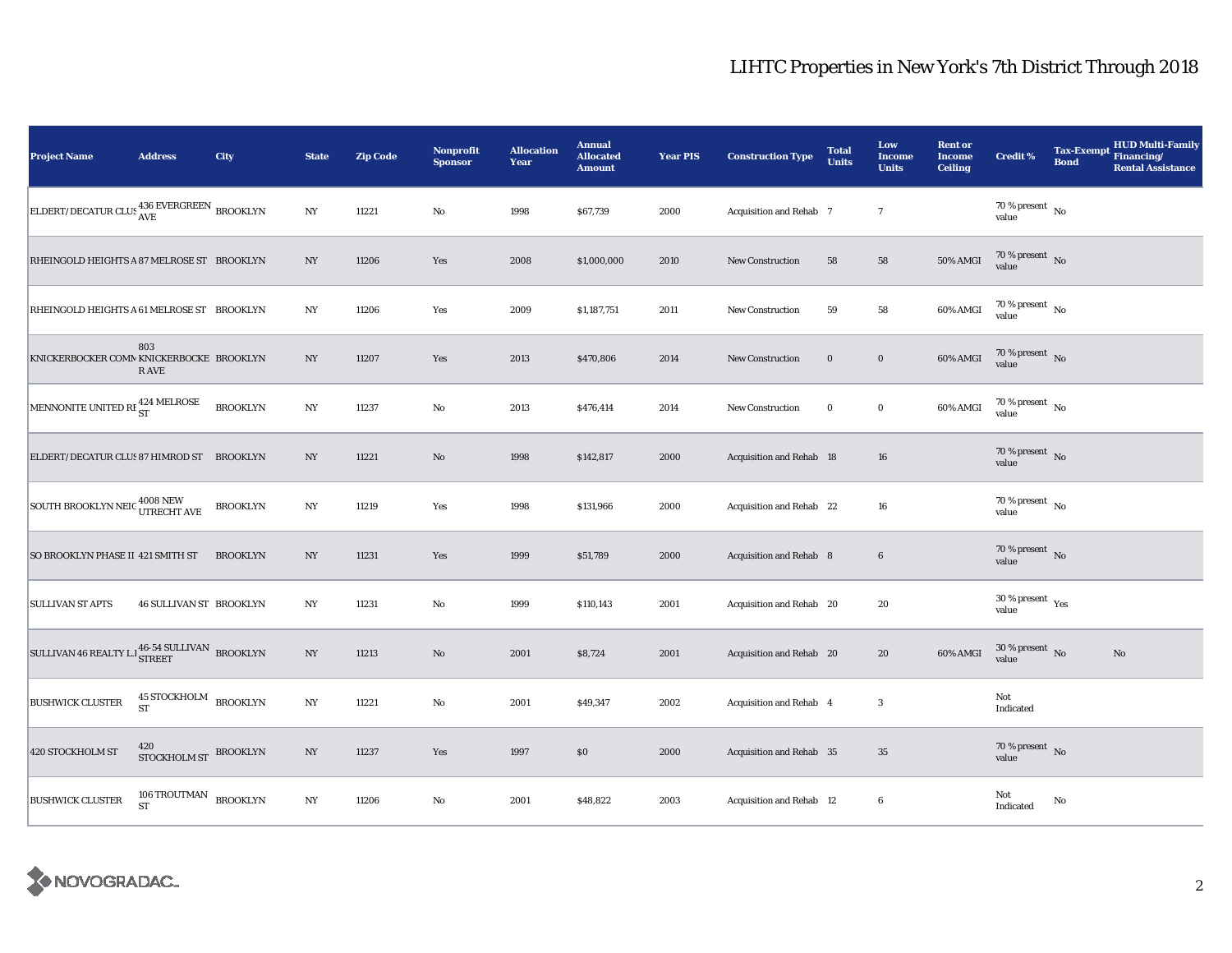| <b>Project Name</b>                                            | <b>Address</b>                      | City            | <b>State</b>     | <b>Zip Code</b> | Nonprofit<br><b>Sponsor</b> | <b>Allocation</b><br>Year | <b>Annual</b><br><b>Allocated</b><br><b>Amount</b> | <b>Year PIS</b>      | <b>Construction Type</b>       | <b>Total</b><br><b>Units</b> | Low<br>Income<br><b>Units</b> | <b>Rent or</b><br><b>Income</b><br><b>Ceiling</b> | Credit %                               | <b>Bond</b> | Tax-Exempt HUD Multi-Family<br><b>Rental Assistance</b> |
|----------------------------------------------------------------|-------------------------------------|-----------------|------------------|-----------------|-----------------------------|---------------------------|----------------------------------------------------|----------------------|--------------------------------|------------------------------|-------------------------------|---------------------------------------------------|----------------------------------------|-------------|---------------------------------------------------------|
| <b>BUSHWICK CLUSTER</b>                                        | 1203 MYRTLE<br>$\operatorname{AVE}$ | <b>BROOKLYN</b> | $_{\mathrm{NY}}$ | 11221           | No                          | 2001                      | \$66,800                                           | 2003                 | Acquisition and Rehab 5        |                              | $\overline{4}$                |                                                   | Not<br>Indicated                       | $\rm No$    |                                                         |
| <b>BUSHWICK CLUSTER</b>                                        | 236 WILSON AVE BROOKLYN             |                 | $_{\mathrm{NY}}$ | 11237           | No                          | 2001                      | \$49,500                                           | 2003                 | Acquisition and Rehab 5        |                              | $\overline{4}$                |                                                   | Not<br>Indicated                       | No          |                                                         |
| <b>BUSHWICK CLUSTER</b>                                        | 34 STARR ST                         | <b>BROOKLYN</b> | NY               | 11221           | No                          | 2001                      | \$36,867                                           | 2003                 | Acquisition and Rehab 4        |                              | $\boldsymbol{3}$              |                                                   | $\operatorname{\bf Not}$<br>Indicated  | No          |                                                         |
| <b>BUSHWICK CLUSTER</b>                                        | 762 HART ST                         | <b>BROOKLYN</b> | NY               | 11237           | No                          | 2001                      | \$19,731                                           | 2003                 | Acquisition and Rehab 5        |                              | $\boldsymbol{2}$              |                                                   | Not<br>Indicated                       | No          |                                                         |
| NORTH BROOKLYN $\mathrm{EST}/\frac{110}{\mathrm{ST}}$ MESEROLE |                                     | <b>BROOKLYN</b> | $_{\mathrm{NY}}$ | 11206           | Yes                         | 2002                      | \$417,365                                          | 2003                 | Acquisition and Rehab 16       |                              | 13                            |                                                   | Not<br>Indicated                       | $\rm No$    |                                                         |
| NORTH BROOKLYN EST/18 MORGAN AVE BROOKLYN                      |                                     |                 | $_{\mathrm{NY}}$ | 11237           | Yes                         | 2002                      | $\$0$                                              | 2004                 | Acquisition and Rehab 3        |                              | $\sqrt{3}$                    |                                                   | 70 % present $\hbox{~No}$<br>value     |             |                                                         |
| NORTH BROOKLYN EST/ $_{ST}^{27}$ INGRAHAM                      |                                     | <b>BROOKLYN</b> | NY               | 11206           | Yes                         | 2002                      | \$0                                                | 2004                 | Acquisition and Rehab 4        |                              | $\boldsymbol{2}$              |                                                   | $70\,\%$ present $\,$ No value         |             |                                                         |
| SOUTH NINTH & BEDFO! 300 BEDFORD                               |                                     | <b>BROOKLYN</b> | $_{\mathrm{NY}}$ | 11249           |                             | 2002                      | \$167,068                                          | 2004                 | Acquisition and Rehab 3        |                              | $\boldsymbol{3}$              |                                                   | $70\,\%$ present $\,$ No value         |             |                                                         |
| SOUTH NINTH & BEDFO 73 S NINTH ST BROOKLYN                     |                                     |                 | $_{\mathrm{NY}}$ | 11249           |                             | 2002                      | $\$0$                                              | 2004                 | <b>Acquisition and Rehab 7</b> |                              | $\bf{6}$                      |                                                   | 70 % present $\,$ No $\,$<br>value     |             |                                                         |
| <b>BERRY STREET</b>                                            | 101 S EIGHTH ST BROOKLYN            |                 | NY               | 11249           |                             | 1988                      | $\$0$                                              | Insufficient<br>Data | Acquisition and Rehab 25       |                              | 25                            |                                                   | $30\,\%$ present $\,$ No $\,$<br>value |             |                                                         |
| ELDRIDGE STREET                                                | 176 ELDRIDGE<br><b>ST</b>           | NEW YORK        | $_{\mathrm{NY}}$ | 10002           |                             | 1988                      | $\$0$                                              | Insufficient<br>Data | Acquisition and Rehab 60       |                              | 60                            |                                                   | $30\,\%$ present $\,$ No value         |             |                                                         |
| AVALON CHRYSTIE PLACE 229 CHRYSTIE                             |                                     | NEW YORK        | $_{\mathrm{NY}}$ | 10002           | No                          | 2004                      | \$772,689                                          | 2005                 | New Construction               | 361                          | 72                            | 50% AMGI                                          | $30\,\%$ present $\,$ Yes value        |             |                                                         |
| SCHAEFER BREWERY AF 450 KENT AVE BROOKLYN                      |                                     |                 | NY               | 11249           | No                          | 2004                      | \$0\$                                              | 2005                 | New Construction               | 140                          | 139                           |                                                   | $70\,\%$ present $\,$ No value         |             |                                                         |

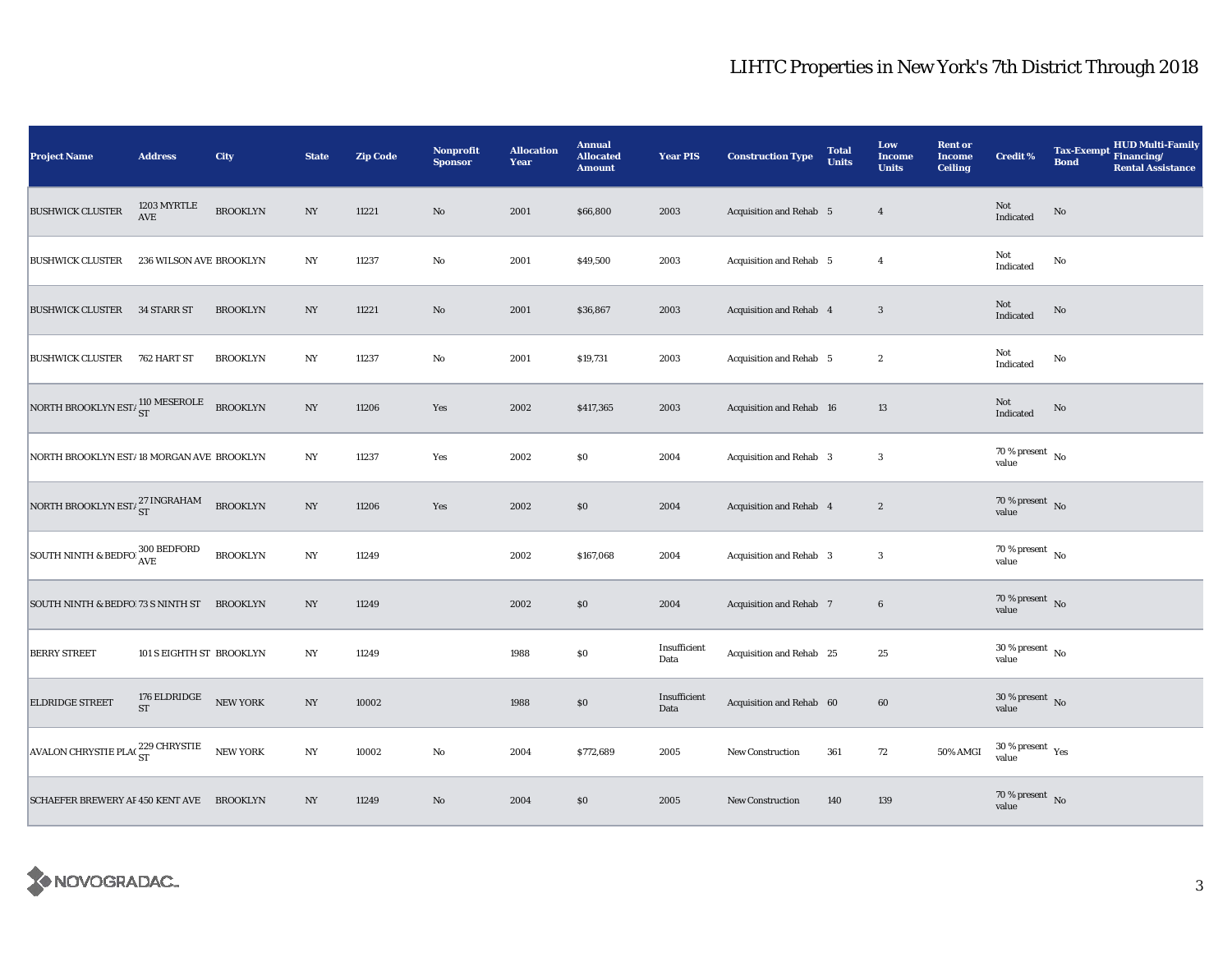| <b>Project Name</b>                                    | <b>Address</b>                                              | <b>City</b>     | <b>State</b>     | <b>Zip Code</b> | Nonprofit<br><b>Sponsor</b> | <b>Allocation</b><br>Year | <b>Annual</b><br><b>Allocated</b><br><b>Amount</b> | <b>Year PIS</b>      | <b>Construction Type</b>  | <b>Total</b><br><b>Units</b> | Low<br><b>Income</b><br><b>Units</b> | <b>Rent or</b><br><b>Income</b><br><b>Ceiling</b> | <b>Credit %</b>                                       | Tax-Exempt Financing/<br><b>Bond</b> | <b>HUD Multi-Family</b><br><b>Rental Assistance</b> |
|--------------------------------------------------------|-------------------------------------------------------------|-----------------|------------------|-----------------|-----------------------------|---------------------------|----------------------------------------------------|----------------------|---------------------------|------------------------------|--------------------------------------|---------------------------------------------------|-------------------------------------------------------|--------------------------------------|-----------------------------------------------------|
| LUIS DOMENECH TERRA 366 HEWES ST                       |                                                             | <b>BROOKLYN</b> | N <sub>Y</sub>   | 11211           |                             | 1992                      | \$0                                                | 1992                 | <b>New Construction</b>   | 52                           | 52                                   |                                                   | 70 % present $\hbox{~No}$<br>value                    |                                      |                                                     |
| WILLAMSBURG COURT 330 UNION AVE BROOKLYN               |                                                             |                 | NY               |                 |                             | 1992                      | \$0                                                | 1992                 | <b>New Construction</b>   | 59                           | 59                                   |                                                   | 70 % present $\overline{N_0}$<br>value                |                                      |                                                     |
| GOUVERNEUR COURT 621 WATER ST NEW YORK                 |                                                             |                 | NY               | 10002           |                             | 1992                      | \$0                                                | 1993                 | Acquisition and Rehab 124 |                              | 124                                  |                                                   | 70 % present $\hbox{~No}$<br>value                    |                                      |                                                     |
| IRVING STOCKHOLM AS 22 IRVING AVE BROOKLYN             |                                                             |                 | NY               | 11237           |                             | 1989                      | \$0                                                | Insufficient<br>Data | Acquisition and Rehab 22  |                              | 22                                   |                                                   | $30\,\%$ present $\,$ No value                        |                                      |                                                     |
| 1330 WILLOUGHBY AVE WILLOUGHBY                         | 1330<br>AVE                                                 | <b>BROOKLYN</b> | NY               | 11237           |                             | 1988                      | \$0                                                | Insufficient<br>Data | Acquisition and Rehab 68  |                              | 15                                   |                                                   | $30$ % present $\,$ No $\,$<br>value                  |                                      |                                                     |
| SOUTH EIGHTH STREET 176 S EIGHTH ST BROOKLYN           |                                                             |                 | $_{\mathrm{NY}}$ | 11211           |                             | 1988                      | \$0                                                | Insufficient<br>Data | Acquisition and Rehab 30  |                              | $30\,$                               |                                                   | $30\,\%$ present $\,$ No value                        |                                      |                                                     |
| 255 LINDEN ST                                          | 255 LINDEN ST BROOKLYN                                      |                 | $_{\mathrm{NY}}$ | 11237           |                             | 1988                      | $\$0$                                              | Insufficient<br>Data | Acquisition and Rehab 38  |                              | 21                                   |                                                   | $30\,\%$ present $\,$ No value                        |                                      |                                                     |
| 25 WASHINGTON AVENU WASHINGTON BROOKLYN                | 25<br>ST                                                    |                 | $_{\mathrm{NY}}$ | 11201           |                             | 2010                      | \$131,447                                          | 2011                 | <b>New Construction</b>   | 106                          | 21                                   | 50% AMGI                                          | $30\,\%$ present $\,$ Yes value                       |                                      |                                                     |
| <b>ORENSTEIN APTS</b>                                  | 15 BIALYSTOKER $_{\rm NEW\ YORK}$<br>$\mathbf{P}\mathbf{L}$ |                 | N <sub>Y</sub>   | 10002           |                             | 2012                      | \$1,172,397                                        | 2012                 | Acquisition and Rehab 0   |                              | $\bf{0}$                             | 60% AMGI                                          | $30\,\%$ present $\,$ $\rm Yes$<br>value              |                                      |                                                     |
| DAVID E. PODELL HOUS 179 HENRY ST NEW YORK             |                                                             |                 | NY               | 10002           |                             | 2012                      | \$349,119                                          | 2012                 | Acquisition and Rehab 50  |                              | 49                                   | 60% AMGI                                          | $30\,\%$ present $\,$ Yes value                       |                                      |                                                     |
| LOS SURES HOUSING FO $_{\rm ST}^{201\ {\rm ROEBLING}}$ |                                                             | <b>BROOKLYN</b> | NY               | 11211           |                             | Insufficient<br>Data      | \$414,819                                          | 2014                 | Acquisition and Rehab 56  |                              | 55                                   | 60% AMGI                                          | $30$ % present $\rm\thinspace\,Yes$<br>value          |                                      |                                                     |
| <b>DOCK STREET</b>                                     | <b>60 WATER ST</b>                                          | <b>BROOKLYN</b> | NY               | 11201           |                             | 2012                      | \$761,417                                          | 2014                 | New Construction          | 290                          | 58                                   | <b>50% AMGI</b>                                   | $30\,\%$ present $\,$ Yes value                       |                                      |                                                     |
| <b>BK10-K</b>                                          | 1327 HANCOCK<br><b>ST</b>                                   | <b>BROOKLYN</b> | $_{\mathrm{NY}}$ | 11237           |                             | 1994                      | \$0                                                | 1994                 | Acquisition and Rehab 22  |                              | 11                                   |                                                   | $70\,\%$ present $\overline{\phantom{1}}$ No<br>value |                                      |                                                     |

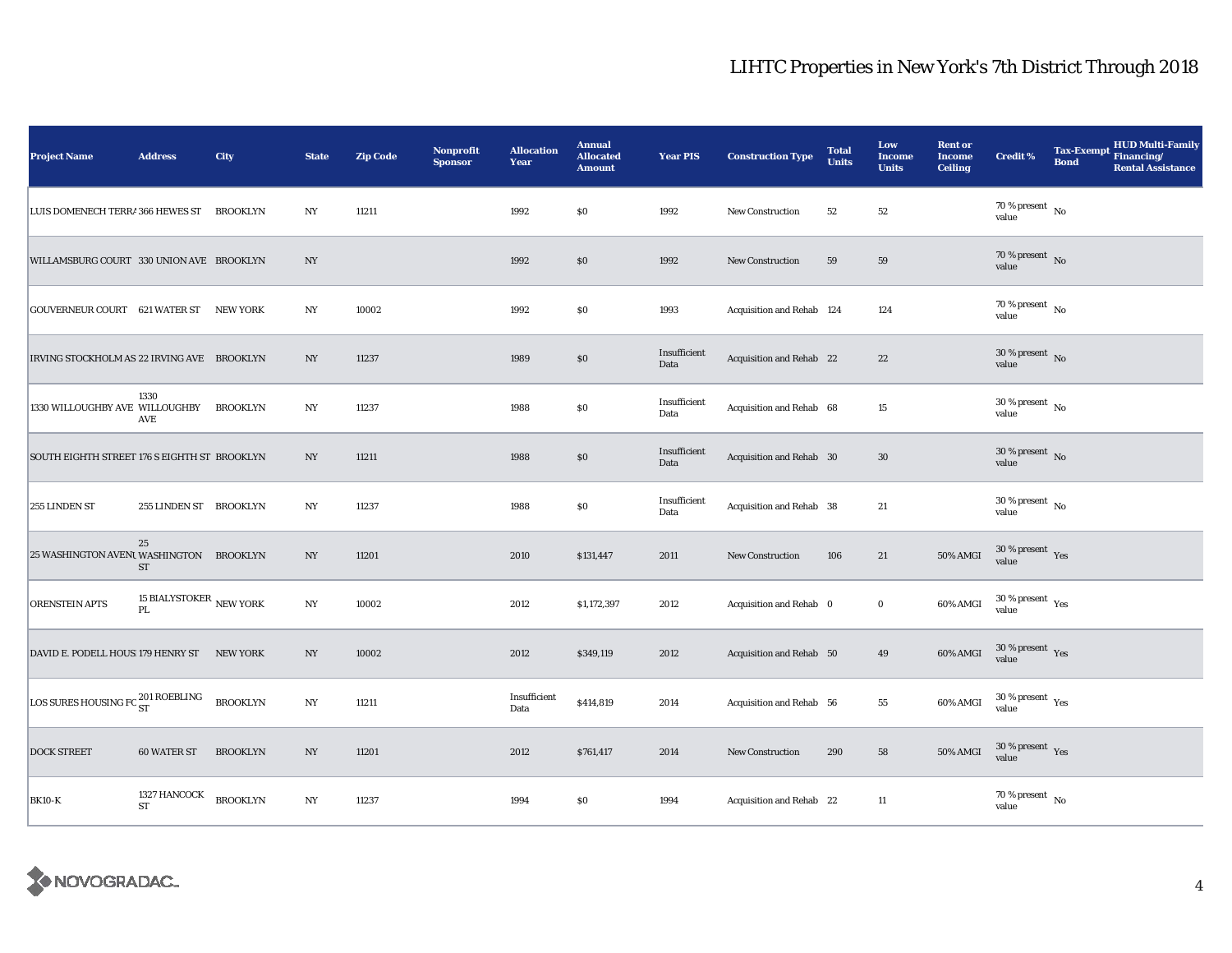| <b>Project Name</b>                                   | <b>Address</b>          | City            | <b>State</b>     | <b>Zip Code</b> | <b>Nonprofit</b><br><b>Sponsor</b> | <b>Allocation</b><br>Year | <b>Annual</b><br><b>Allocated</b><br><b>Amount</b> | <b>Year PIS</b> | <b>Construction Type</b> | <b>Total</b><br><b>Units</b> | Low<br><b>Income</b><br><b>Units</b> | <b>Rent or</b><br><b>Income</b><br><b>Ceiling</b> | <b>Credit %</b>                      | <b>Tax-Exempt</b><br><b>Bond</b> | HUD Multi-Family<br>Financing/<br><b>Rental Assistance</b> |
|-------------------------------------------------------|-------------------------|-----------------|------------------|-----------------|------------------------------------|---------------------------|----------------------------------------------------|-----------------|--------------------------|------------------------------|--------------------------------------|---------------------------------------------------|--------------------------------------|----------------------------------|------------------------------------------------------------|
| <b>TIFFANY MEWS APTS</b>                              | 63 TIFFANY PL BROOKLYN  |                 | NY               | 11231           |                                    | 1994                      | \$0                                                | 1994            | Acquisition and Rehab 69 |                              | 69                                   |                                                   | 70 % present $\hbox{~No}$<br>value   |                                  |                                                            |
| FIFTH AVENUE COMMIT 77 GARFIELD PL BROOKLYN           |                         |                 | $_{\mathrm{NY}}$ | 11215           |                                    | 1995                      | $\$0$                                              | 1995            | Acquisition and Rehab 36 |                              | 21                                   |                                                   | $70$ % present $\,$ No $\,$<br>value |                                  |                                                            |
| <b>HFA #10</b>                                        | 1105 MADISON<br>ST      | <b>BROOKLYN</b> | $_{\mathrm{NY}}$ | 11221           |                                    | 1994                      | $\$0$                                              | 1995            | <b>New Construction</b>  | 18                           | $18\,$                               |                                                   | $70\,\%$ present $\,$ No value       |                                  |                                                            |
| <b>HFA #13</b>                                        | 160 HARMAN ST BROOKLYN  |                 | NY               | 11221           |                                    | 1994                      | $\$0$                                              | 1995            | New Construction         | 42                           | 41                                   |                                                   | $70$ % present $\,$ No $\,$<br>value |                                  |                                                            |
| CARROLL GARDENS ASS 722 HENRY ST                      |                         | <b>BROOKLYN</b> | NY               | 11231           |                                    | 1989                      | $\$0$                                              | 1990            | Acquisition and Rehab 16 |                              | 15                                   |                                                   | $30\,\%$ present $\,$ No value       |                                  |                                                            |
| 101-3 SO THIRD ST                                     | 101 S THIRD ST BROOKLYN |                 | NY               | 11249           | Yes                                | 1989                      | \$233,213                                          | 1989            | Acquisition and Rehab 35 |                              | 34                                   |                                                   | Not<br>Indicated                     |                                  |                                                            |
| UNION COURT                                           | 306 UNION AVE BROOKLYN  |                 | NY               | 11211           | Yes                                | 1989                      | \$144,999                                          | 1989            | Acquisition and Rehab 21 |                              | 20                                   |                                                   | Not<br>Indicated                     |                                  |                                                            |
| <b>BK 3-H</b>                                         | 189 COLUMBIA<br>ST      | <b>BROOKLYN</b> | $_{\mathrm{NY}}$ | 11231           | Yes                                | 1989                      | \$99,707                                           | 1990            | Acquisition and Rehab 11 |                              | 11                                   |                                                   | Not<br>Indicated                     |                                  |                                                            |
| ROUND I (NEXT WAVE) 20 MAUJER ST BROOKLYN             |                         |                 | NY               | 11206           | Yes                                | 1989                      | \$249,000                                          | 1990            | Acquisition and Rehab 50 |                              | 49                                   |                                                   | Not<br>Indicated                     |                                  |                                                            |
| ROUND I (RODNEY DRIC 778 DRIGGS AVE BROOKLYN          |                         |                 | NY               | 11211           | Yes                                | 1989                      | \$358,000                                          | 1990            | Acquisition and Rehab 71 |                              | 70                                   |                                                   | Not<br>Indicated                     |                                  |                                                            |
| ROUND II (GROVELAND <sup>299 JEFFERSON</sup> BROOKLYN |                         |                 | NY               | 11237           | Yes                                | 1990                      | \$336,736                                          | 1991            | Acquisition and Rehab 44 |                              | 43                                   |                                                   | Not<br>Indicated                     |                                  |                                                            |
| ROUND II (EASTERN LIG <sup>19</sup> HUMBOLDT          |                         | <b>BROOKLYN</b> | $_{\mathrm{NY}}$ | 11206           | Yes                                | 1990                      | \$134,992                                          | 1991            | Acquisition and Rehab 21 |                              | $20\,$                               |                                                   | Not<br>Indicated                     |                                  |                                                            |
| 219 HENRY ST COMM 219 HENRY ST NEW YORK               |                         |                 | NY               | 10002           | Yes                                | 1991                      | \$141,744                                          | 1992            | Acquisition and Rehab 23 |                              | 22                                   |                                                   | Not<br>Indicated                     |                                  |                                                            |

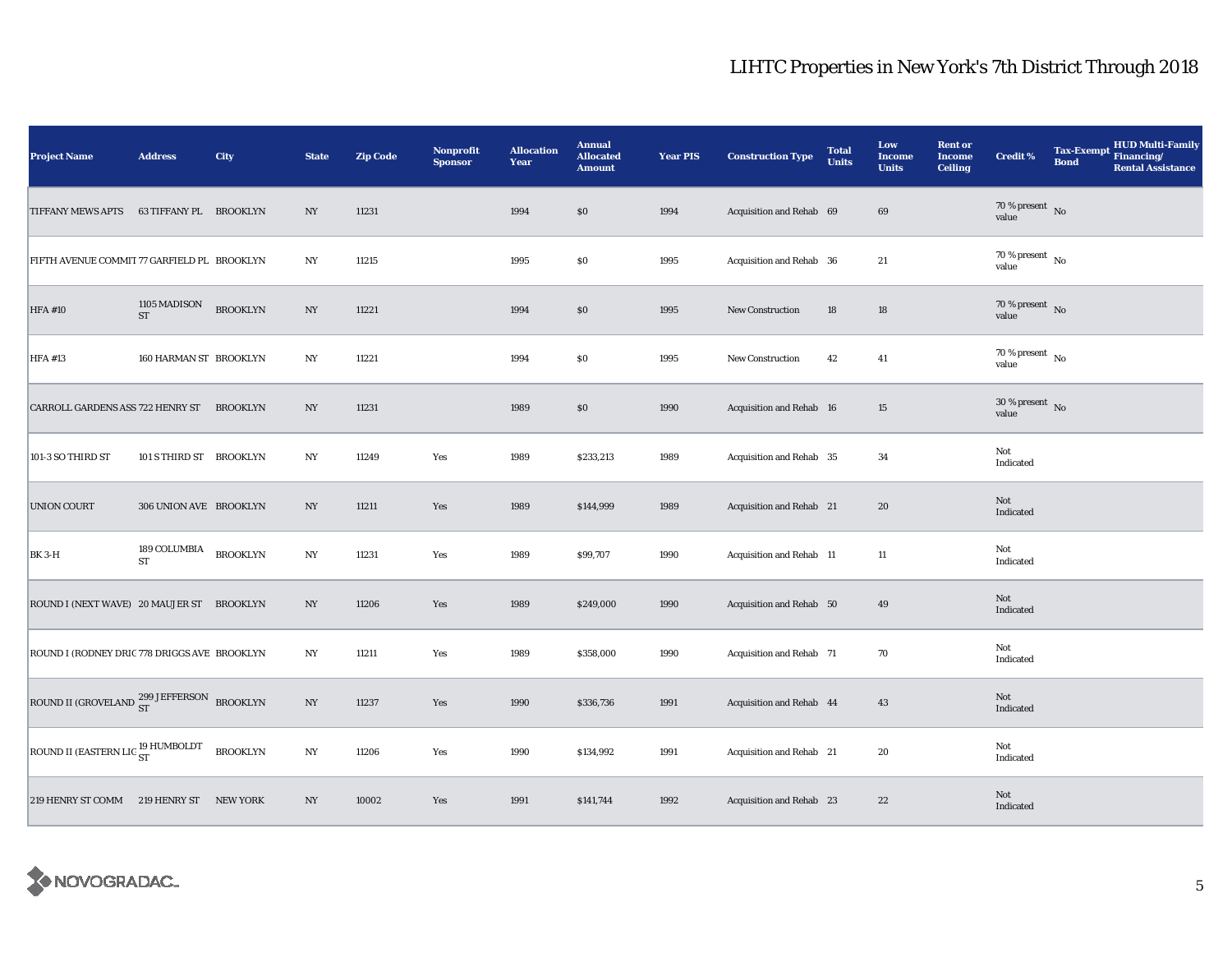| <b>Project Name</b>                                   | <b>Address</b>            | City            | <b>State</b>     | <b>Zip Code</b> | <b>Nonprofit</b><br><b>Sponsor</b> | <b>Allocation</b><br>Year | <b>Annual</b><br><b>Allocated</b><br><b>Amount</b> | <b>Year PIS</b> | <b>Construction Type</b>              | <b>Total</b><br><b>Units</b> | Low<br><b>Income</b><br><b>Units</b> | <b>Rent or</b><br><b>Income</b><br><b>Ceiling</b> | <b>Credit %</b>                      | <b>Bond</b> | <b>HUD Multi-Family</b><br>Tax-Exempt Financing/<br><b>Rental Assistance</b> |
|-------------------------------------------------------|---------------------------|-----------------|------------------|-----------------|------------------------------------|---------------------------|----------------------------------------------------|-----------------|---------------------------------------|------------------------------|--------------------------------------|---------------------------------------------------|--------------------------------------|-------------|------------------------------------------------------------------------------|
| ROUND III (SOUTH BRO $\frac{165}{\text{ST}}$ COLUMBIA |                           | <b>BROOKLYN</b> | $_{\mathrm{NY}}$ | 11231           | Yes                                | 1991                      | \$179,915                                          | 1992            | Acquisition and Rehab 28              |                              | 27                                   |                                                   | Not<br>Indicated                     |             |                                                                              |
| ROUND III (HILLS)                                     | 116 CRESCENT<br><b>ST</b> | <b>BROOKLYN</b> | $_{\mathrm{NY}}$ | 11208           | Yes                                | 1991                      | \$171,318                                          | 1992            | Acquisition and Rehab 27              |                              | 26                                   |                                                   | Not<br>Indicated                     |             |                                                                              |
| <b>CYPRESS CORNERS</b>                                | 2832 FULTON ST BROOKLYN   |                 | NY               | 11207           | $\rm No$                           | 2008                      | \$37,927                                           | 2005            | Acquisition and Rehab 2               |                              | $\boldsymbol{2}$                     | 60% AMGI                                          | $70$ % present $\,$ No $\,$<br>value |             |                                                                              |
| $125$ COURT STREET LLC                                | 125 COURT<br>STREET       | <b>BROOKLYN</b> | NY               | 11201           | $\mathbf{No}$                      | 2003                      | \$500,060                                          | 2005            | New Construction                      | 320                          | 64                                   | 50% AMGI                                          | $30\,\%$ present $\,$ Yes value      |             | $\rm No$                                                                     |
| 880 WILLOUGHBY                                        | 880<br>WILLOUGHBY<br>AVE  | <b>BROOKLYN</b> | NY               | 11221           | Yes                                | 2009                      | \$224,237                                          | 2006            | Both New Construction 59<br>and $A/R$ |                              | 59                                   | 60% AMGI                                          | 70 % present $\hbox{~No}$<br>value   |             |                                                                              |
| CHEEVER/CARROLL GAI $_{\rm ST}^{296}$ COLUMBIA        |                           | <b>BROOKLYN</b> | $_{\mathrm{NY}}$ | 11231           |                                    | 1994                      | \$0                                                | 1996            | Acquisition and Rehab 14              |                              | 14                                   |                                                   | 70 % present $\hbox{~No}$<br>value   |             |                                                                              |
| <b>REST HOUSE</b>                                     | 165 CONOVER ST BROOKLYN   |                 | NY               | 11231           |                                    | 1995                      | \$0                                                | 1996            | Acquisition and Rehab 36              |                              | 36                                   |                                                   | 70 % present $\hbox{~No}$<br>value   |             |                                                                              |
| 353 & 357 S 3RD ST PROJ! 353 S THIRD ST BROOKLYN      |                           |                 | $_{\mathrm{NY}}$ | 11211           |                                    | 1996                      | $\$0$                                              | 1997            | Acquisition and Rehab 60              |                              | $60\,$                               |                                                   | $70\,\%$ present $\,$ No value       |             |                                                                              |
| <b>HFA #15</b>                                        | 41 WHIPPLE ST BROOKLYN    |                 | NY               | 11206           |                                    | 1996                      | \$0                                                | 1997            | New Construction                      | 51                           | 50                                   |                                                   | $70$ % present $\,$ No $\,$<br>value |             |                                                                              |
| TWO BRIDGES TOWERS 82 RUTGERS ST NEW YORK             |                           |                 | NY               | 10002           |                                    | 1995                      | \$0                                                | 1997            | New Construction                      | 198                          | 98                                   |                                                   | 70 % present $\,$ No $\,$<br>value   |             |                                                                              |
| WARREN STREET SUPPC 551 WARREN ST BROOKLYN            |                           |                 | NY               | 11217           |                                    | 1998                      | \$0                                                | 1998            | New Construction                      | 68                           | 67                                   |                                                   | 70 % present $\hbox{~No}$<br>value   |             |                                                                              |
| TURNING POINT REDHC 713 HENRY ST                      |                           | <b>BROOKLYN</b> | $_{\mathrm{NY}}$ | 11231           | $\mathbf{No}$                      | 1994                      | \$175,236                                          | 1995            | Acquisition and Rehab 31              |                              | 30                                   |                                                   | Not<br>Indicated                     | No          |                                                                              |
| 399-401 SOUTH 4TH                                     | 399 S FOURTH<br>ST        | <b>BROOKLYN</b> | $_{\mathrm{NY}}$ | 11211           | $\mathbf{No}$                      | 1995                      | \$217,135                                          | 1997            | Acquisition and Rehab 31              |                              | 25                                   |                                                   | Not<br>Indicated                     | No          |                                                                              |

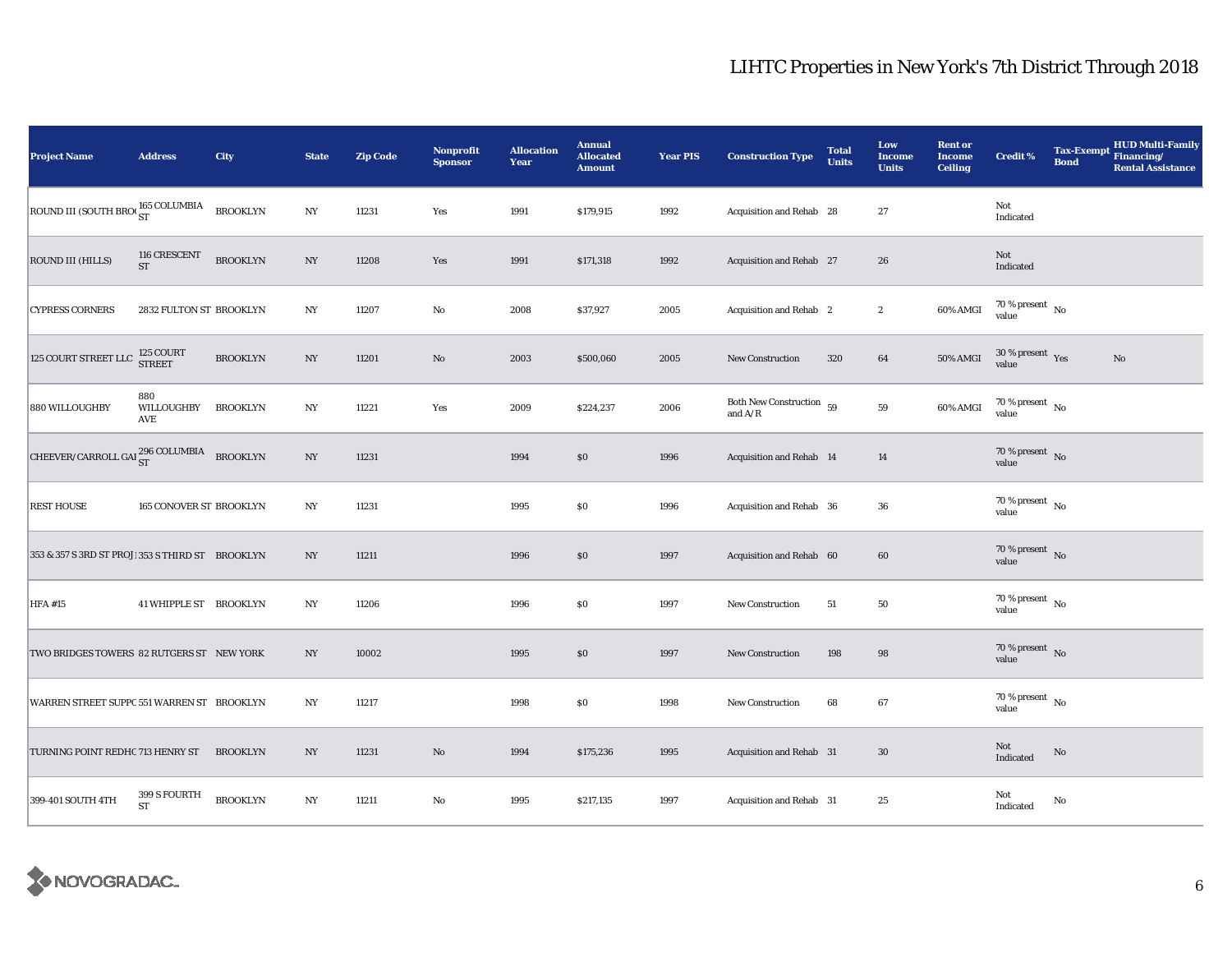| <b>Project Name</b>                           | <b>Address</b>          | City            | <b>State</b>     | <b>Zip Code</b> | <b>Nonprofit</b><br><b>Sponsor</b> | <b>Allocation</b><br>Year | <b>Annual</b><br><b>Allocated</b><br><b>Amount</b> | <b>Year PIS</b> | <b>Construction Type</b>  | <b>Total</b><br><b>Units</b> | Low<br><b>Income</b><br><b>Units</b> | <b>Rent or</b><br><b>Income</b><br><b>Ceiling</b> | <b>Credit %</b>                        | <b>Tax-Exempt</b><br><b>Bond</b> | HUD Multi-Family<br>Financing/<br><b>Rental Assistance</b> |
|-----------------------------------------------|-------------------------|-----------------|------------------|-----------------|------------------------------------|---------------------------|----------------------------------------------------|-----------------|---------------------------|------------------------------|--------------------------------------|---------------------------------------------------|----------------------------------------|----------------------------------|------------------------------------------------------------|
| ROUND VI (SOUTHSIDE 907 DRIGGS AVE BROOKLYN   |                         |                 | NY               | 11211           | $\rm No$                           | 1995                      | \$157,122                                          | 1997            | Acquisition and Rehab 21  |                              | 20                                   |                                                   | Not<br>Indicated                       | No                               |                                                            |
| STAGG-MORGAN                                  | 18 STAGG ST             | <b>BROOKLYN</b> | $_{\mathrm{NY}}$ | 11206           | $\mathbf {No}$                     | 1996                      | \$231,831                                          | 1997            | Acquisition and Rehab 36  |                              | 31                                   |                                                   | Not<br>Indicated                       | No                               |                                                            |
| <b>SUNSET HEIGHTS</b>                         | 354 41ST ST             | <b>BROOKLYN</b> | $_{\mathrm{NY}}$ | 11232           | $\rm No$                           | 1995                      | \$154,552                                          | 1997            | Acquisition and Rehab 32  |                              | $23\,$                               |                                                   | Not<br>Indicated                       | $\mathbf{No}$                    |                                                            |
| TWO BRIDGES SENIOR A SO RUTGERS               |                         | <b>NEW YORK</b> | NY               | 10002           | $\rm No$                           | 2005                      | \$591,273                                          | 2006            | Acquisition and Rehab 109 |                              | 108                                  | 60% AMGI                                          | $30$ % present $\,$ $\rm Yes$<br>value |                                  | Yes                                                        |
| SR. LUCIAN SENIOR APA 415 BLEEKER             |                         | <b>BROOKLYN</b> | NY               | 11237           | Yes                                | 2005                      | \$438,683                                          | 2007            | Acquisition and Rehab 150 |                              | 149                                  | 60% AMGI                                          | $30$ % present $\rm\,Yes$<br>value     |                                  | $\mathbf{No}$                                              |
| <b>CYPRESS CORNERS</b>                        | 168 HENDRIX ST BROOKLYN |                 | NY               | 11207           | No                                 | 2008                      | \$148,347                                          | 2007            | Acquisition and Rehab 16  |                              | 12                                   | 60% AMGI                                          | $70$ % present $\,$ No $\,$<br>value   |                                  |                                                            |
| DEKALB SENIOR RESIDE 1251 DEKALB              |                         | <b>BROOKLYN</b> | $_{\mathrm{NY}}$ | 11221           | $\rm No$                           | 2008                      | \$529,173                                          | 2007            | Acquisition and Rehab 28  |                              | $27\,$                               | 60% AMGI                                          | $70\,\%$ present $\,$ No value         |                                  |                                                            |
| MARY STAR OF THE SEA 41 FIRST STREET BROOKLYN |                         |                 | NY               | 11231           | Yes                                | 2005                      | \$354,563                                          | 2007            | Acquisition and Rehab 101 |                              | 100                                  | 60% AMGI                                          | $30\,\%$ present $\,$ Yes value        |                                  | No                                                         |
| 575 FIFTH AVE                                 | 575 FIFTH AVE BROOKLYN  |                 | NY               | 11215           | Yes                                | 2007                      | \$660,019                                          | 2008            | <b>New Construction</b>   | 49                           | 48                                   | 60% AMGI                                          | $30\,\%$ present $\,$ No $\,$<br>value |                                  |                                                            |
| COOPER & DECATUR CL1236 MOFFAT ST BROOKLYN    |                         |                 | NY               | 11207           | $\rm No$                           | 2007                      | \$165,070                                          | 2008            | Acquisition and Rehab 12  |                              | 9                                    | 60% AMGI                                          | $30\,\%$ present $\,$ No $\,$<br>value |                                  |                                                            |
| COOPER & DECATUR CLI 281 DECATUR              |                         | <b>BROOKLYN</b> | $_{\mathrm{NY}}$ | 11207           | $\rm No$                           | 2007                      | \$64,147                                           | 2008            | Acquisition and Rehab 4   |                              | $\sqrt{3}$                           | 60% AMGI                                          | $30$ % present $\,$ No $\,$<br>value   |                                  |                                                            |
| COOPER & DECATUR CLI 485 CENTRAL              |                         | <b>BROOKLYN</b> | $_{\mathrm{NY}}$ | 11221           | $\rm No$                           | 2007                      | \$84,252                                           | 2008            | Acquisition and Rehab 6   |                              | $\overline{5}$                       | 60% AMGI                                          | $30$ % present $\,$ No $\,$<br>value   |                                  |                                                            |
| COOPER & DECATUR CLI618 WILSON AVE BROOKLYN   |                         |                 | N <sub>Y</sub>   | 11207           | No                                 | 2007                      | \$84,310                                           | 2008            | Acquisition and Rehab 6   |                              | $5\phantom{.0}$                      | 60% AMGI                                          | $30\,\%$ present $\,$ No value         |                                  |                                                            |

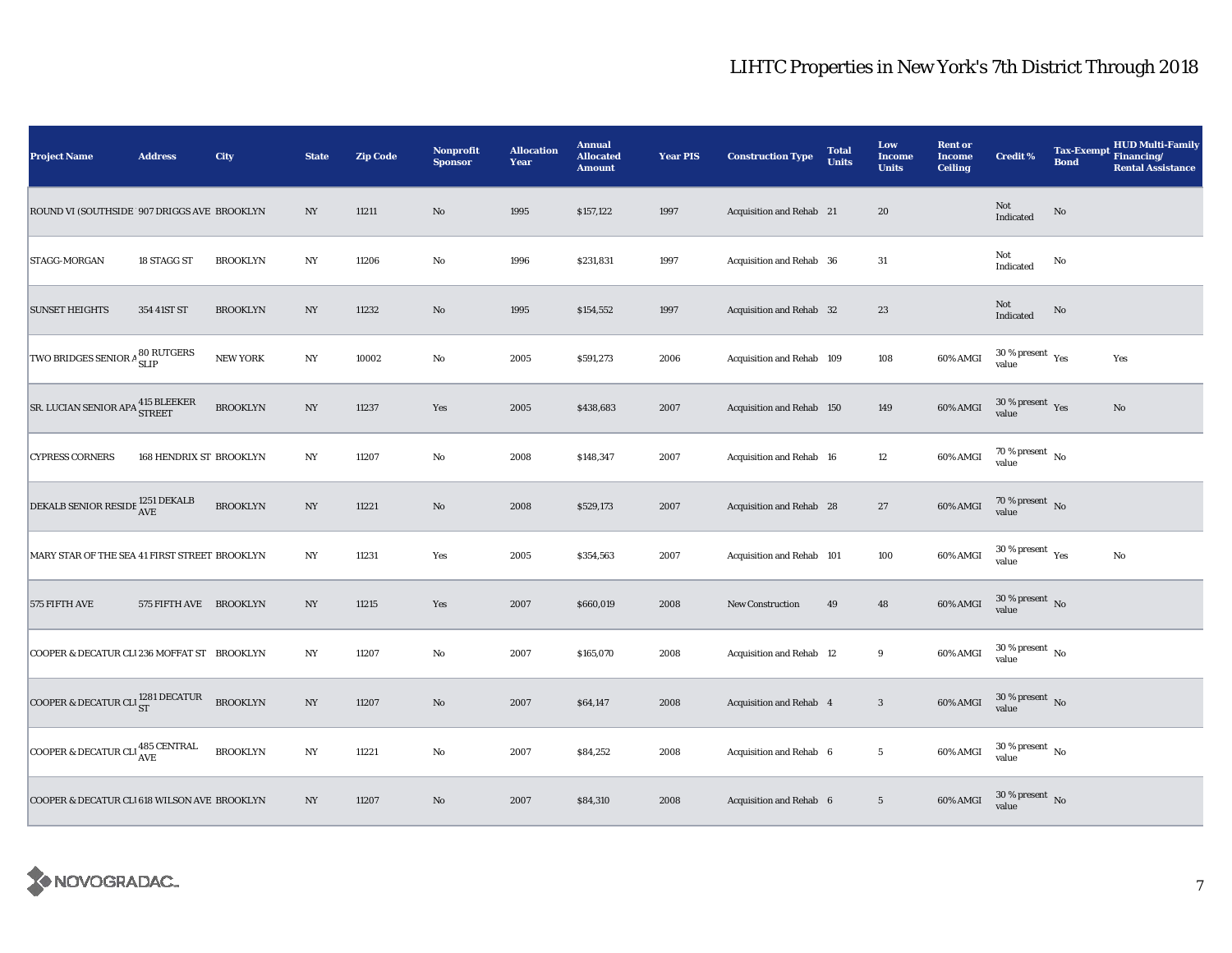| <b>Project Name</b>                         | <b>Address</b>                        | City            | <b>State</b>     | <b>Zip Code</b> | Nonprofit<br><b>Sponsor</b> | <b>Allocation</b><br>Year | <b>Annual</b><br><b>Allocated</b><br><b>Amount</b> | <b>Year PIS</b> | <b>Construction Type</b> | <b>Total</b><br><b>Units</b> | Low<br><b>Income</b><br><b>Units</b> | <b>Rent or</b><br><b>Income</b><br><b>Ceiling</b> | <b>Credit %</b>                      | <b>Tax-Exempt</b><br><b>Bond</b> | <b>HUD Multi-Family</b><br>Financing/<br><b>Rental Assistance</b> |
|---------------------------------------------|---------------------------------------|-----------------|------------------|-----------------|-----------------------------|---------------------------|----------------------------------------------------|-----------------|--------------------------|------------------------------|--------------------------------------|---------------------------------------------------|--------------------------------------|----------------------------------|-------------------------------------------------------------------|
| COOPER & DECATUR CLI164 COOPER ST BROOKLYN  |                                       |                 | $_{\mathrm{NY}}$ | 11207           | $\rm No$                    | 2007                      | \$43,175                                           | 2008            | Acquisition and Rehab 4  |                              | $\boldsymbol{2}$                     | 60% AMGI                                          | $30$ % present $\,$ No $\,$<br>value |                                  |                                                                   |
| COOPER & DECATUR CLI $_{ST}^{1275}$ DECATUR |                                       | <b>BROOKLYN</b> | NY               | 11207           | No                          | 2007                      | \$64,375                                           | 2008            | Acquisition and Rehab 4  |                              | $\mathbf{3}$                         | 60% AMGI                                          | 30 % present $\overline{N}$<br>value |                                  |                                                                   |
| COOPER & DECATUR CLI167 COOPER ST BROOKLYN  |                                       |                 | $_{\mathrm{NY}}$ | 11207           | $\rm No$                    | 2007                      | \$66,507                                           | 2008            | Acquisition and Rehab 6  |                              | $\overline{4}$                       | 60% AMGI                                          | $30\,\%$ present $\,$ No value       |                                  |                                                                   |
| 1425-1445 GATES AVE                         | 557<br>KNICKERBOCKE BROOKLYN<br>R AVE |                 | NY               | 11221           |                             | 1998                      | $\$0$                                              | 2000            | New Construction         | 43                           | 42                                   |                                                   | $70\,\%$ present $\,$ No value       |                                  |                                                                   |
| 120 GERRY ST HDFC                           | 120 GERRY ST                          | <b>BROOKLYN</b> | NY               | 11206           |                             | 1999                      | $\$0$                                              | 2001            | New Construction         | 46                           | 46                                   |                                                   | 70 % present $\hbox{~No}$<br>value   |                                  |                                                                   |
| <b>LINDEN COURT</b>                         | 150 LINDEN ST BROOKLYN                |                 | $_{\mathrm{NY}}$ | 11221           |                             | 1999                      | $\$0$                                              | 2001            | New Construction         | 40                           | $39\,$                               |                                                   | 70 % present No<br>value             |                                  |                                                                   |
| <b>NUEVA VISTA</b>                          | 140 JOHNSON<br>AVE                    | <b>BROOKLYN</b> | N <sub>Y</sub>   | 11206           |                             | 1998                      | \$0                                                | 2001            | New Construction         | 23                           | 23                                   |                                                   | 70 % present $\hbox{~No}$<br>value   |                                  |                                                                   |
| CYPRESS COURT PHASE 2829 FULTON ST BROOKLYN |                                       |                 | $_{\mathrm{NY}}$ | 11207           | Yes                         | 1999                      | \$333,901                                          | 1999            | Acquisition and Rehab 57 |                              | 52                                   |                                                   | Not<br>Indicated                     | No                               |                                                                   |
| <b>NELSON LUQUER</b>                        | 60 NELSON ST                          | <b>BROOKLYN</b> | N <sub>Y</sub>   | 11231           | Yes                         | 1997                      | \$224,367                                          | 1999            | Acquisition and Rehab 44 |                              | 34                                   |                                                   | Not<br>Indicated                     | No                               |                                                                   |
| <b>NOLL STREET APTS</b>                     | <b>43 CENTRAL</b><br><b>AVE</b>       | <b>BROOKLYN</b> | NY               | 11206           |                             | 2002                      | \$0                                                | 2003            | <b>New Construction</b>  | 60                           | 59                                   |                                                   | 70 % present $\hbox{~No}$<br>value   |                                  |                                                                   |
| JARKA HALL L.P.                             | 270 BEDFORD<br>AVE                    | <b>BROOKLYN</b> | $_{\mathrm{NY}}$ | 11249           |                             | Insufficient<br>Data      | \$611,203                                          | 2016            | Acquisition and Rehab 64 |                              | 63                                   | 60% AMGI                                          | 30 % present<br>value                |                                  | Yes                                                               |
| STAMMTISCH ASSOCIAT 26 MORGAN               |                                       | <b>BROOKLYN</b> | NY               | 11237           | Yes                         | 2014                      | \$874,001                                          | 2016            | Acquisition and Rehab 46 |                              | 42                                   | 60% AMGI                                          | 70 % present<br>value                |                                  | $\mathbf{No}$                                                     |
| F2 GREENPOINT LANDI! 5 BLUE SLIP            |                                       | <b>BROOKLYN</b> | NY               | 11122           |                             | Insufficient<br>Data      | \$1,379,901                                        | 2017            | New Construction         | 103                          | 103                                  | 60% AMGI                                          | 30 % present<br>value                |                                  | No                                                                |

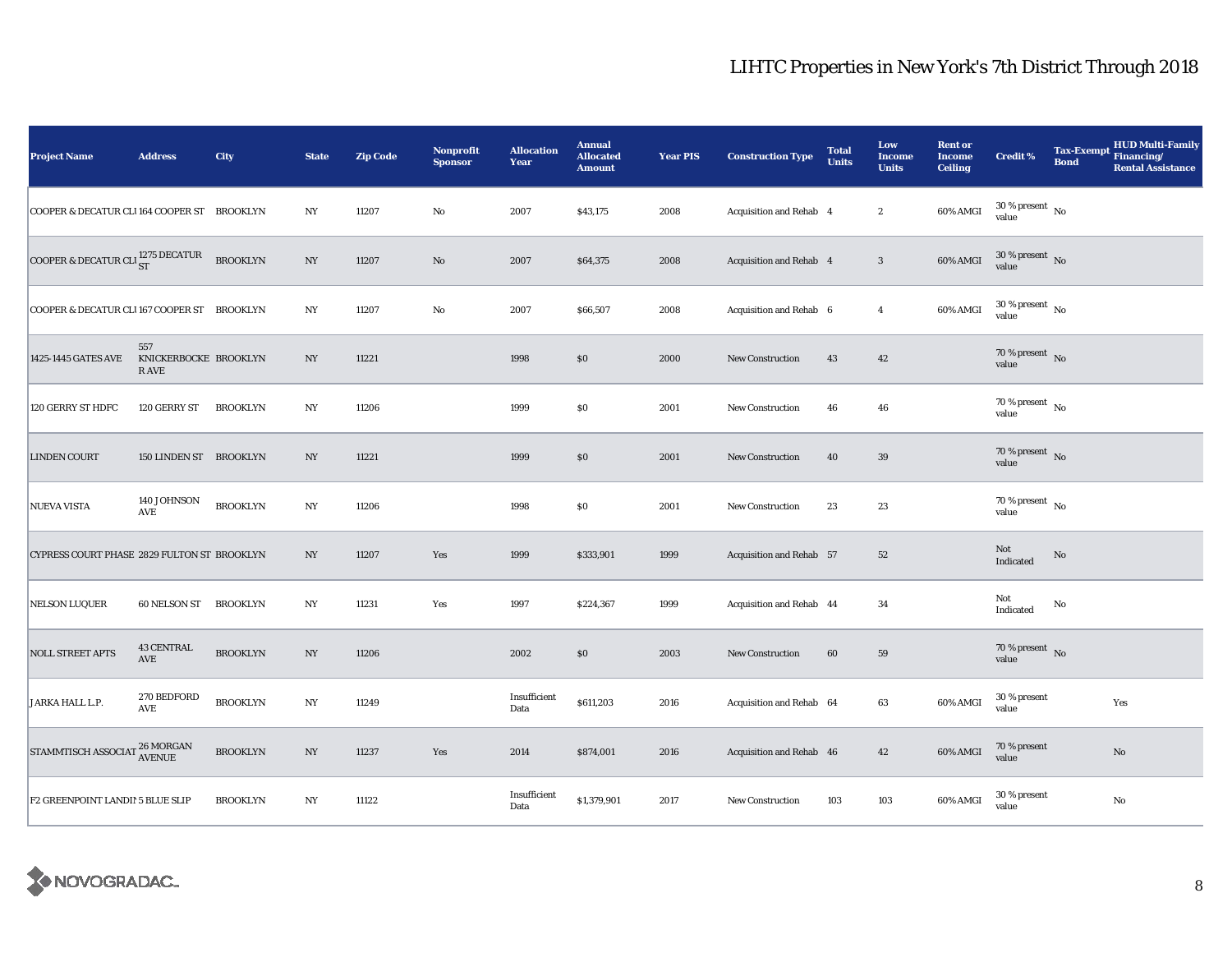| <b>Project Name</b>                                                                                                                  | <b>Address</b>                 | City            | <b>State</b>     | <b>Zip Code</b> | <b>Nonprofit</b><br><b>Sponsor</b> | <b>Allocation</b><br>Year | <b>Annual</b><br><b>Allocated</b><br><b>Amount</b> | <b>Year PIS</b>      | <b>Construction Type</b>       | <b>Total</b><br><b>Units</b> | Low<br>Income<br><b>Units</b> | <b>Rent or</b><br><b>Income</b><br><b>Ceiling</b> | <b>Credit %</b>                      | <b>Bond</b> | <b>HUD Multi-Family</b><br>Tax-Exempt Financing/<br><b>Rental Assistance</b> |
|--------------------------------------------------------------------------------------------------------------------------------------|--------------------------------|-----------------|------------------|-----------------|------------------------------------|---------------------------|----------------------------------------------------|----------------------|--------------------------------|------------------------------|-------------------------------|---------------------------------------------------|--------------------------------------|-------------|------------------------------------------------------------------------------|
| <b>GREENPOINT LANDING 5 BLUE SLIP</b>                                                                                                |                                | <b>BROOKLYN</b> | $_{\mathrm{NY}}$ | 11222           | $\rm\thinspace No$                 | 2018                      | \$1,379,901                                        | 2017                 | New Construction               | 103                          | $103\,$                       | 60% AMGI                                          | 30 % present<br>value                |             | No                                                                           |
| <b>JARKA HALL</b>                                                                                                                    | 268 BEDFORD<br><b>AVENUE</b>   | <b>BROOKLYN</b> | $_{\mathrm{NY}}$ | 11211           | $_{\rm No}$                        | 2017                      | \$591,203                                          | 2017                 | Acquisition and Rehab 64       |                              | $\bf{63}$                     | 60% AMGI                                          | 30 % present<br>value                |             | No                                                                           |
| WILLIAMSBURG APARTN STREET                                                                                                           |                                | <b>BROOKLYN</b> | $_{\mathrm{NY}}$ | 11206           | Yes                                | Insufficient<br>Data      | \$912,359                                          | 2017                 | New Construction               | 53                           | 52                            | 60% AMGI                                          | 30 % present<br>value                |             | $\rm No$                                                                     |
| <b>BUSHWICK</b>                                                                                                                      | 24 HUMBOLDT<br><b>ST</b>       | <b>BROOKLYN</b> | $_{\mathrm{NY}}$ | 11206           |                                    | Insufficient<br>Data      | $\$0$                                              | Insufficient<br>Data | Not Indicated                  | 38                           | $\mathbf 0$                   |                                                   | Not<br>Indicated                     |             |                                                                              |
| <b>RUTGERS</b>                                                                                                                       | <b>45 PIKE STREET NEW YORK</b> |                 | $_{\mathrm{NY}}$ | 10002           | $\rm No$                           | Insufficient<br>Data      | \$2,067,831                                        | Insufficient<br>Data | Acquisition and Rehab 720      |                              | 608                           | 60% AMGI                                          | 30 % present<br>value                |             |                                                                              |
| COOPER STREET CLUSTI $_{\rm ST}^{158}$ BLEECKER                                                                                      |                                | <b>BROOKLYN</b> | $_{\mathrm{NY}}$ | 11221           | $\mathbf{No}$                      | 2009                      | \$103,404                                          | 2009                 | Acquisition and Rehab 6        |                              | $\overline{4}$                | 60% AMGI                                          | $30$ % present $\,$ No $\,$<br>value |             |                                                                              |
| COOPER STREET CLUSTI 163 COOPER ST BROOKLYN                                                                                          |                                |                 | NY               | 11207           | $\rm No$                           | 2009                      | \$127,616                                          | 2009                 | Acquisition and Rehab 6        |                              | $\sqrt{5}$                    | 60% AMGI                                          | $30\,\%$ present $\,$ No value       |             |                                                                              |
|                                                                                                                                      |                                |                 | $_{\mathrm{NY}}$ | 11237           | $_{\rm No}$                        | 2009                      | \$102,705                                          | 2009                 | Acquisition and Rehab 4        |                              | $\bf 3$                       | 60% AMGI                                          | $30\,\%$ present $\,$ No value       |             |                                                                              |
| COOPER STREET CLUSTI $_{\rm AVE}^{619\rm~CENTRAL}$                                                                                   |                                | <b>BROOKLYN</b> | $_{\mathrm{NY}}$ | 11207           | No                                 | 2009                      | \$128,294                                          | 2009                 | Acquisition and Rehab 6        |                              | $\overline{5}$                | 60% AMGI                                          | $30\,\%$ present $\,$ No value       |             |                                                                              |
| KNICKERBOCKER AVENI 302 HARMAN ST BROOKLYN                                                                                           |                                |                 | NY               | 11237           | $\mathbf{No}$                      | 2008                      | \$99,395                                           | 2009                 | Acquisition and Rehab 5        |                              | $5\phantom{.0}$               | 60% AMGI                                          | $70\,\%$ present $\,$ Yes value      |             |                                                                              |
| $\begin{array}{ l } \hline \texttt{KNICKERBOCKER AVEN1} \, \textcolor{red}{\frac{588\text{ WILSON}}{\text{AVE}}} \hline \end{array}$ |                                | <b>BROOKLYN</b> | $_{\mathrm{NY}}$ | 11207           | $\rm No$                           | 2008                      | \$59,048                                           | 2009                 | <b>Acquisition and Rehab 5</b> |                              | $\bf{3}$                      | 60% AMGI                                          | $70\,\%$ present $\;\;$ Yes value    |             |                                                                              |
| KNICKERBOCKER AVENI 565 WILSON AVE BROOKLYN                                                                                          |                                |                 | $_{\mathrm{NY}}$ | 11207           | $\mathbf{No}$                      | 2008                      | \$55,015                                           | 2009                 | Acquisition and Rehab 4        |                              | $\bf{3}$                      | 60% AMGI                                          | $70\,\%$ present $\,$ Yes value      |             |                                                                              |
| KNICKERBOCKER AVENI 49 WILSON AVE BROOKLYN                                                                                           |                                |                 | N <sub>Y</sub>   | 11237           | $\rm No$                           | 2009                      | \$81,799                                           | 2009                 | Acquisition and Rehab 5        |                              | $\overline{4}$                | 60% AMGI                                          | $70\,\%$ present $\,$ Yes value      |             |                                                                              |

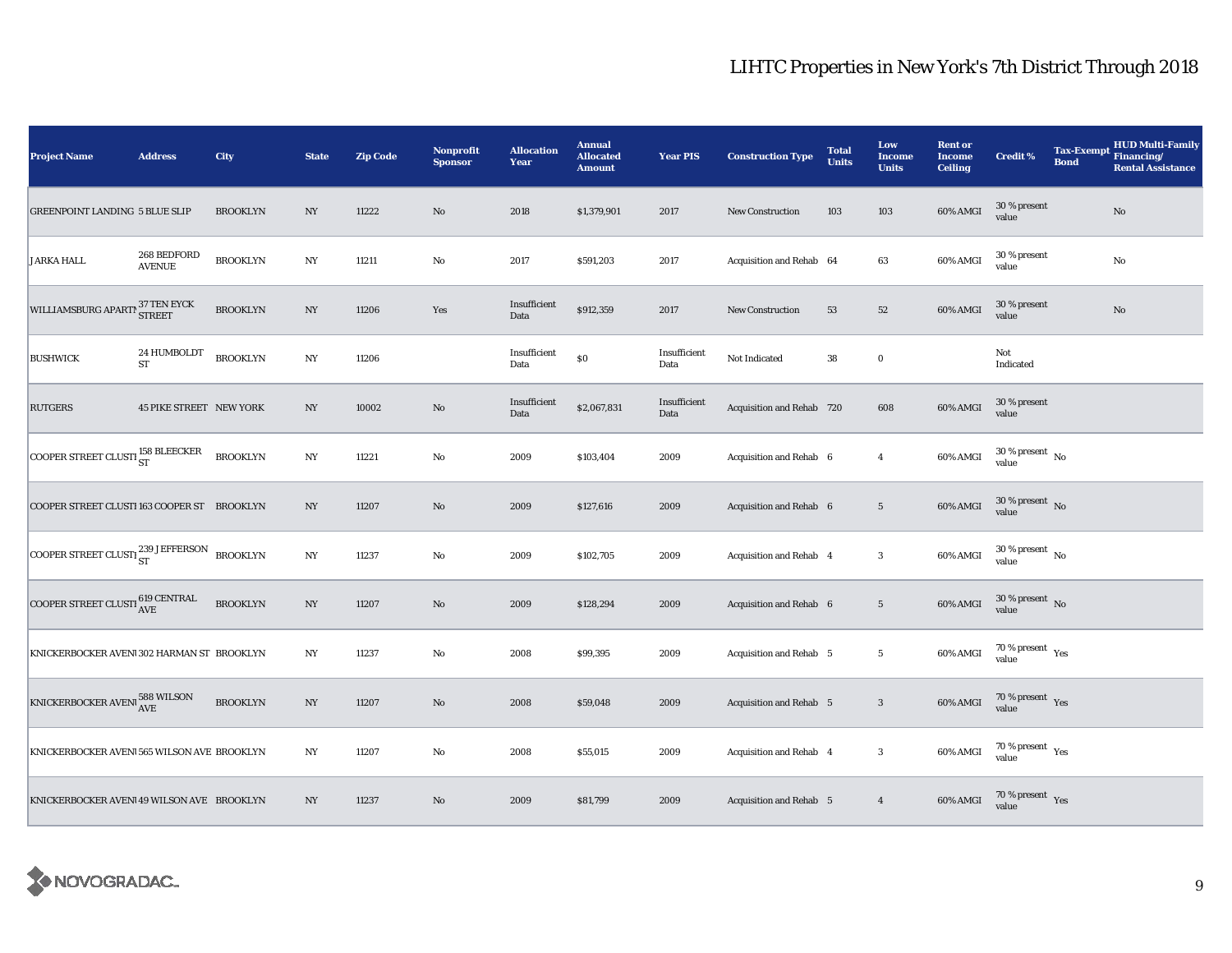| <b>Project Name</b>                                                                                 | <b>Address</b>         | City            | <b>State</b>     | <b>Zip Code</b> | Nonprofit<br><b>Sponsor</b> | <b>Allocation</b><br>Year | <b>Annual</b><br><b>Allocated</b><br><b>Amount</b> | <b>Year PIS</b> | <b>Construction Type</b>       | <b>Total</b><br><b>Units</b> | Low<br><b>Income</b><br><b>Units</b> | <b>Rent or</b><br><b>Income</b><br><b>Ceiling</b> | <b>Credit %</b>                             | <b>Bond</b> | <b>HUD Multi-Family</b><br>Tax-Exempt Financing/<br><b>Rental Assistance</b> |
|-----------------------------------------------------------------------------------------------------|------------------------|-----------------|------------------|-----------------|-----------------------------|---------------------------|----------------------------------------------------|-----------------|--------------------------------|------------------------------|--------------------------------------|---------------------------------------------------|---------------------------------------------|-------------|------------------------------------------------------------------------------|
| KNICKERBOCKER AVEN11241 HALSEY ST BROOKLYN                                                          |                        |                 | $_{\mathrm{NY}}$ | 11237           | $\rm\thinspace No$          | 2008                      | \$71,370                                           | 2009            | Acquisition and Rehab 4        |                              | $\boldsymbol{3}$                     | 60% AMGI                                          | $70\,\%$ present $\,$ Yes value             |             |                                                                              |
| $\begin{array}{ l } \hline \texttt{KNICKERBOCKER AVENI} ^{202 \text{ WILSON}}\\ \hline \end{array}$ |                        | <b>BROOKLYN</b> | $_{\mathrm{NY}}$ | 11237           | $\rm No$                    | 2008                      | \$46,551                                           | 2009            | Acquisition and Rehab 5        |                              | $\mathbf{3}$                         | 60% AMGI                                          | $70\,\%$ present $\;\;\chi_{\rm e s}$ value |             |                                                                              |
| KNICKERBOCKER AVENI <sup>11</sup> TROUTMAN                                                          |                        | <b>BROOKLYN</b> | $_{\mathrm{NY}}$ | 11206           | $\rm No$                    | 2008                      | \$66,327                                           | 2009            | Acquisition and Rehab 3        |                              | $\sqrt{3}$                           | 60% AMGI                                          | $70\,\%$ present $\,$ Yes value             |             |                                                                              |
| KNICKERBOCKER AVENI 572 WILSON AVE BROOKLYN                                                         |                        |                 | NY               | 11207           | $\rm No$                    | 2009                      | \$78,442                                           | 2009            | <b>Acquisition and Rehab 5</b> |                              | $\overline{4}$                       | 60% AMGI                                          | $70\,\%$ present $\;\;$ Yes value           |             |                                                                              |
| COOK STREET HOUSING 9 COOK STREET BROOKLYN                                                          |                        |                 | NY               | 11206           | $\rm No$                    | 2009                      | \$1,907,528                                        | 2009            | New Construction               | 152                          | 150                                  | 60% AMGI                                          | $30\,\%$ present $\,$ Yes value             |             | No                                                                           |
| <b>ODESSA APTS</b>                                                                                  | 575 FIFTH AVE BROOKLYN |                 | NY               | 11215           | No                          | 2009                      | \$133,730                                          | 2010            | Acquisition and Rehab 9        |                              | $\overline{7}$                       | 60% AMGI                                          | $70\,\%$ present $\;\;\chi_{\rm e s}$ value |             |                                                                              |
| KNICKERBOCKER AVENIKNICKERBOCKE BROOKLYN                                                            | 818<br>R AVE           |                 | $_{\mathrm{NY}}$ | 11207           | $\rm No$                    | 2009                      | \$134,995                                          | 2010            | Acquisition and Rehab 6        |                              | $\overline{4}$                       | 60% AMGI                                          | $70\,\%$ present $\,$ Yes value             |             |                                                                              |
| KNICKERBOCKER AVENI 187 ELDERT ST BROOKLYN                                                          |                        |                 | NY               | 11207           | $\rm No$                    | 2009                      | \$131,646                                          | 2010            | Acquisition and Rehab 6        |                              | $\overline{4}$                       | 60% AMGI                                          | $70\,\%$ present $\,$ Yes value             |             |                                                                              |
| KNICKERBOCKER AVENI 194 ELDERT ST BROOKLYN                                                          |                        |                 | NY               | 11207           | $\rm No$                    | 2009                      | \$67,429                                           | 2010            | Acquisition and Rehab 3        |                              | $\boldsymbol{2}$                     | 60% AMGI                                          | $70\,\%$ present $\,$ Yes value             |             |                                                                              |
| KNICKERBOCKER AVENI <sup>248</sup> CORNELIA                                                         |                        | <b>BROOKLYN</b> | $_{\mathrm{NY}}$ | 11221           | $\rm No$                    | 2009                      | \$158,403                                          | 2010            | Acquisition and Rehab 5        |                              | $5\phantom{.0}$                      | 60% AMGI                                          | $70\,\%$ present $\,$ Yes value             |             |                                                                              |
| KNICKERBOCKER AVENI 309 SCHAEFER                                                                    |                        | <b>BROOKLYN</b> | NY               | 11237           | $\rm No$                    | 2010                      | \$71,649                                           | 2010            | Acquisition and Rehab 5        |                              | $\mathbf{3}$                         | 60% AMGI                                          | $70\,\%$ present $\,$ Yes value             |             |                                                                              |
| KNICKERBOCKER AVENIKNICKERBOCKE BROOKLYN                                                            | 708<br>R AVE           |                 | NY               | 11221           | No                          | 2010                      | \$116,606                                          | 2010            | Acquisition and Rehab 6        |                              | $\overline{4}$                       | 60% AMGI                                          | $70\,\%$ present $\;\;\chi_{\rm e s}$ value |             |                                                                              |
| KNICKERBOCKER AVENIKNICKERBOCKE BROOKLYN                                                            | 784<br>R AVE           |                 | NY               | 11207           | No                          | 2009                      | \$69,005                                           | 2010            | Acquisition and Rehab 3        |                              | $\boldsymbol{2}$                     | 60% AMGI                                          | $70\,\%$ present $\,$ Yes value             |             |                                                                              |

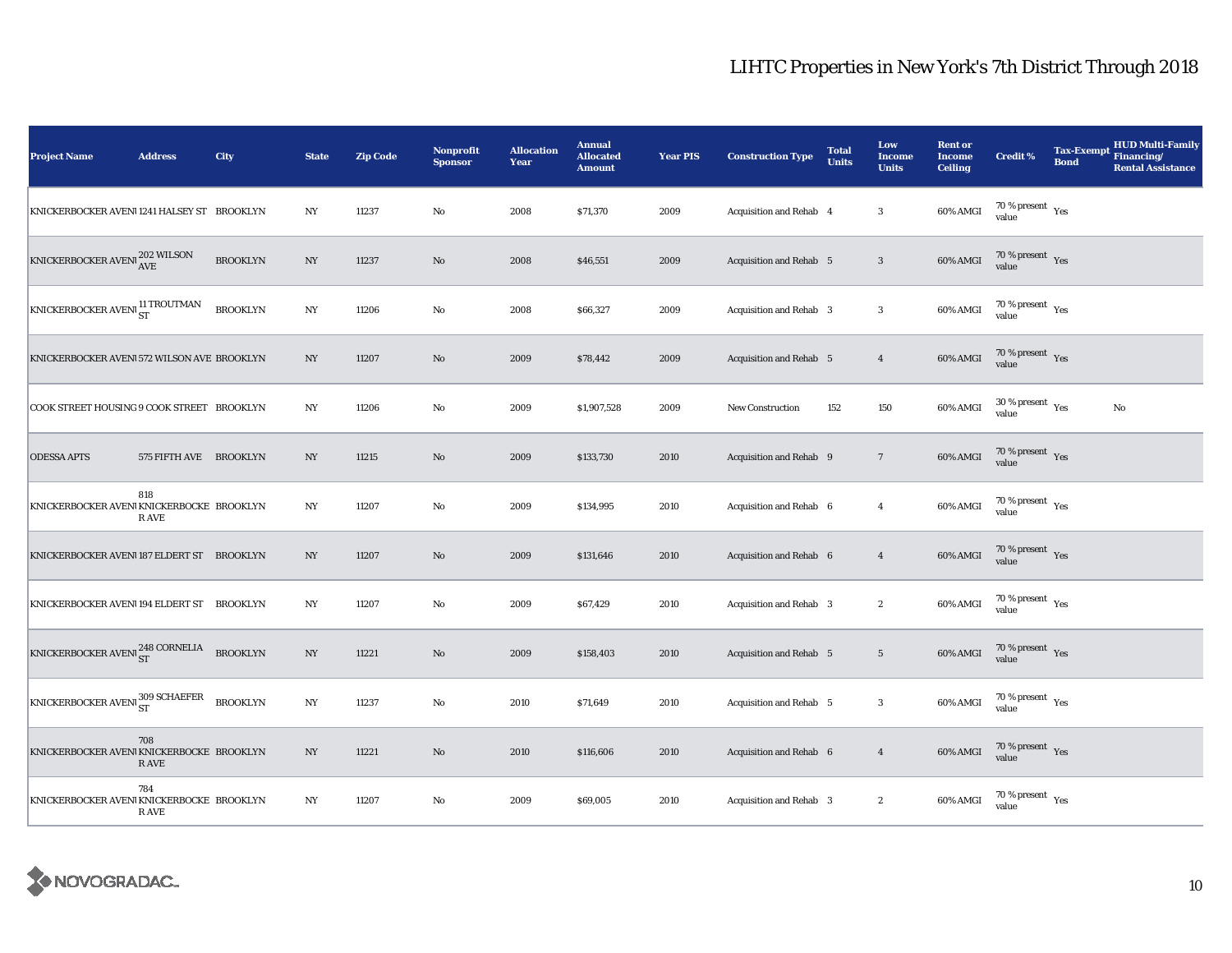| <b>Project Name</b>                                               | <b>Address</b>                          | City            | <b>State</b>     | <b>Zip Code</b> | <b>Nonprofit</b><br><b>Sponsor</b> | <b>Allocation</b><br>Year | <b>Annual</b><br><b>Allocated</b><br><b>Amount</b> | <b>Year PIS</b> | <b>Construction Type</b>   | <b>Total</b><br><b>Units</b> | Low<br><b>Income</b><br><b>Units</b> | <b>Rent or</b><br><b>Income</b><br><b>Ceiling</b> | <b>Credit %</b>                                | <b>Bond</b> | <b>HUD Multi-Family</b><br>Tax-Exempt Financing/<br><b>Rental Assistance</b> |
|-------------------------------------------------------------------|-----------------------------------------|-----------------|------------------|-----------------|------------------------------------|---------------------------|----------------------------------------------------|-----------------|----------------------------|------------------------------|--------------------------------------|---------------------------------------------------|------------------------------------------------|-------------|------------------------------------------------------------------------------|
| THE SCHERMERHORN SCHERMERHOR BROOKLYN                             | 160<br>N STREET                         |                 | NY               | 11201           |                                    | 2005                      | \$2,568,497                                        | 2010            | <b>New Construction</b>    | 217                          | 216                                  | 60% AMGI                                          | $30\,\%$ present $\,$ Yes value                |             | No                                                                           |
| <b>THE LEE</b>                                                    | 133 PITT STREET NEW YORK                |                 | NY               | 10027           | Yes                                | 2006                      | \$2,030,416                                        | 2010            | New Construction           | 263                          | 262                                  | 60% AMGI                                          | $30\,\%$ present $\rm\thinspace\,Yes$<br>value |             | No                                                                           |
| <b>RUTGERS</b>                                                    | <b>45 PIKE STREET NEW YORK</b>          |                 | $_{\mathrm{NY}}$ | 10002           | $\mathbf{No}$                      | 2010                      | \$2,067,831                                        | 2011            | Acquisition and Rehab 720  |                              | 608                                  | 60% AMGI                                          | 30 % present Yes<br>value                      |             | No                                                                           |
| <b>BUSHWICK HOUSES</b>                                            | 881 FLUSHING<br><b>AVENUE</b>           | <b>BROOKLYN</b> | $_{\mathrm{NY}}$ | 11206           | $\rm No$                           | 2010                      | \$1,887,505                                        | 2011            | Acquisition and Rehab 1220 |                              | 1118                                 | 60% AMGI                                          | $30\,\%$ present $\,$ Yes value                |             | $\rm No$                                                                     |
| PIERREPONT HOUSE CO $_{\rm ST}^{59\text{ PIERREPONT}}$ BROOKLYN   |                                         |                 | NY               | 11201           | Yes                                | 2011                      | \$1,655,689                                        | 2012            | Acquisition and Rehab 22   |                              | $22\,$                               | 60% AMGI                                          | $30\,\%$ present $\,$ No $\,$<br>value         |             |                                                                              |
| <b>HAVEN PLAZA</b>                                                | 730 E 13TH ST                           | <b>NEW YORK</b> | NY               | 10009           | $\rm No$                           | 2011                      | \$1,538,719                                        | 2012            | Acquisition and Rehab 57   |                              | 57                                   | 60% AMGI                                          | $30\,\%$ present $\,$ No value                 |             |                                                                              |
| <b>BUSHWICK HOUSES</b>                                            | 881 FLUSHING<br><b>AVENUE</b>           | <b>BROOKLYN</b> | NY               | 11206           | $\mathbf{N}\mathbf{o}$             | 2010                      | \$1,887,505                                        | 2012            | Acquisition and Rehab 1220 |                              | 1118                                 | 60% AMGI                                          | $30$ % present $\,$ No $\,$<br>value           |             | No                                                                           |
| HAVEN PLAZA SQUARE I 1 HAVEN PLAZA NEW YORK                       |                                         |                 | NY               | 10009           | No                                 | 2011                      | \$1,538,719                                        | 2012            | Acquisition and Rehab 372  |                              | 237                                  | 60% AMGI                                          | $30$ % present $\,$ $\rm Yes$<br>value         |             | Yes                                                                          |
| 11 BROADWAY                                                       | 11 BROADWAY BROOKLYN                    |                 | NY               | 11211           | $\mathbf{No}$                      | 2010                      | \$290,736                                          | 2012            | New Construction           | 160                          | $32\,$                               | $50\%$ AMGI                                       | $30\,\%$ present $\,$ Yes value                |             |                                                                              |
| 55 PIERREPONT LLC                                                 | 55 PIERREPONT BROOKLYN<br><b>STREET</b> |                 | $_{\mathrm{NY}}$ | 11201           | Yes                                | 2012                      | \$1,655,689                                        | 2013            | Acquisition and Rehab 189  |                              | 188                                  | 60% AMGI                                          | $30\,\%$ present $\,$ $\rm Yes$<br>value       |             | No                                                                           |
|                                                                   |                                         |                 |                  |                 |                                    |                           |                                                    |                 |                            |                              |                                      |                                                   |                                                |             |                                                                              |
| 140 Projects Reported                                             |                                         |                 |                  |                 |                                    |                           | \$50,325,136                                       |                 |                            | 10,366                       | 8,431                                |                                                   |                                                |             |                                                                              |
| Location: New York's 7th District (Congressional District, 116th) |                                         |                 |                  |                 |                                    |                           |                                                    |                 |                            |                              |                                      |                                                   |                                                |             |                                                                              |